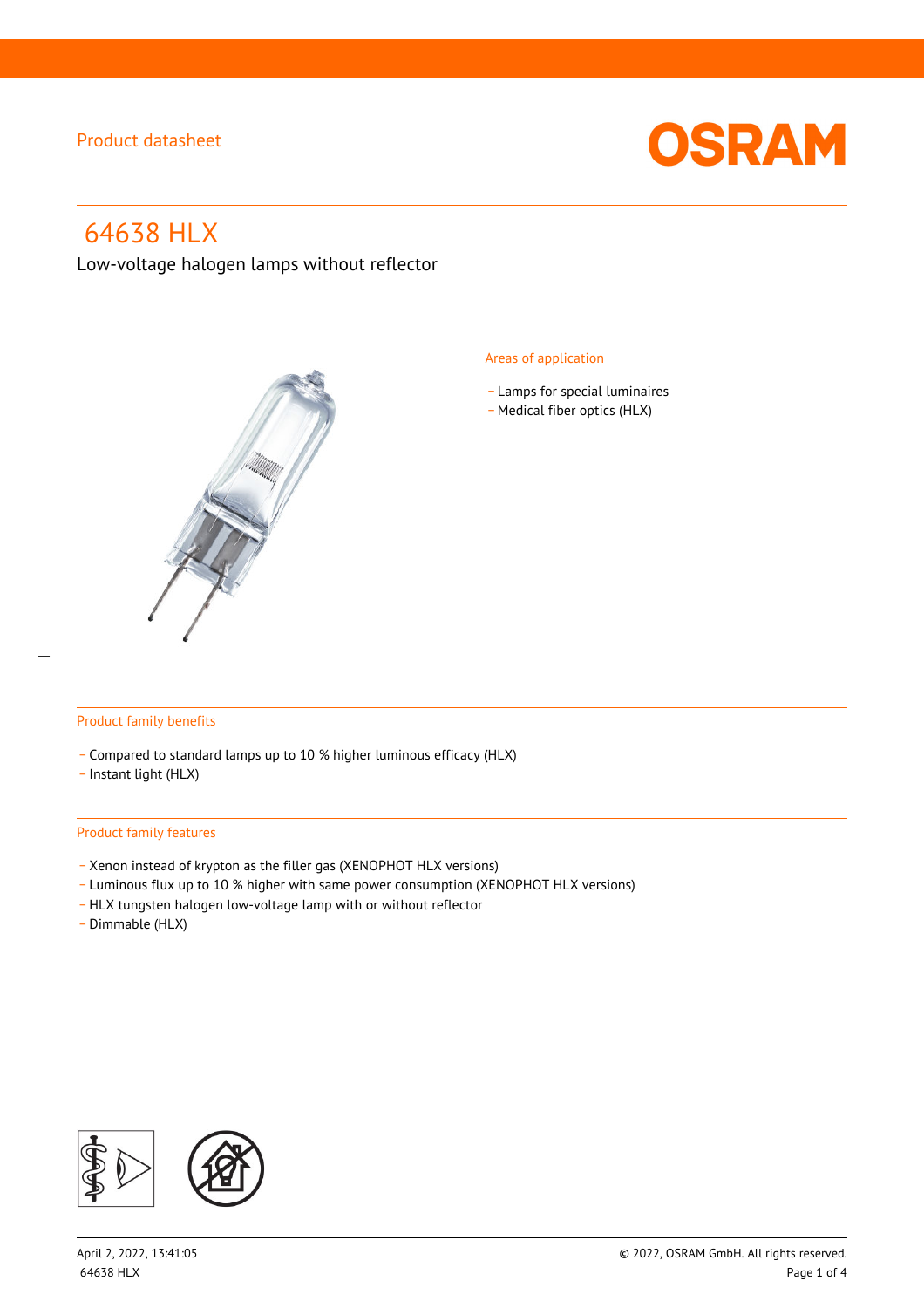#### Technical data

### **Product information**

| Order reference        | 64638 HLX |
|------------------------|-----------|
| <b>Electrical data</b> |           |
| Nominal voltage        | 24.0 V    |
| <b>Nominal wattage</b> | 100.00 W  |

#### **Photometrical data**

| Color temperature            | 3100 K  |
|------------------------------|---------|
| <b>Nominal luminous flux</b> | 2970 lm |
| Color rendering index Ra     | 100     |

### **Dimensions & weight**



| <b>Diameter</b>           | 13.0 mm                   |
|---------------------------|---------------------------|
| Length                    | 50.0 mm                   |
| Light center length (LCL) | 30.0 mm                   |
| <b>Filament length</b>    | 5.30 mm                   |
| <b>Illuminated field</b>  | $5.3*2.6$ mm <sup>2</sup> |
| <b>Filament diameter</b>  | $2.6 \text{ mm}$          |

### **Lifespan**

| $\cdots$ |       |
|----------|-------|
| Lifespan | 300 h |
|          |       |

### **Additional product data**

| <b>Base (standard designation)</b> | G6.35 |
|------------------------------------|-------|
| Minimum diameter of lamp enclosure | 14 mm |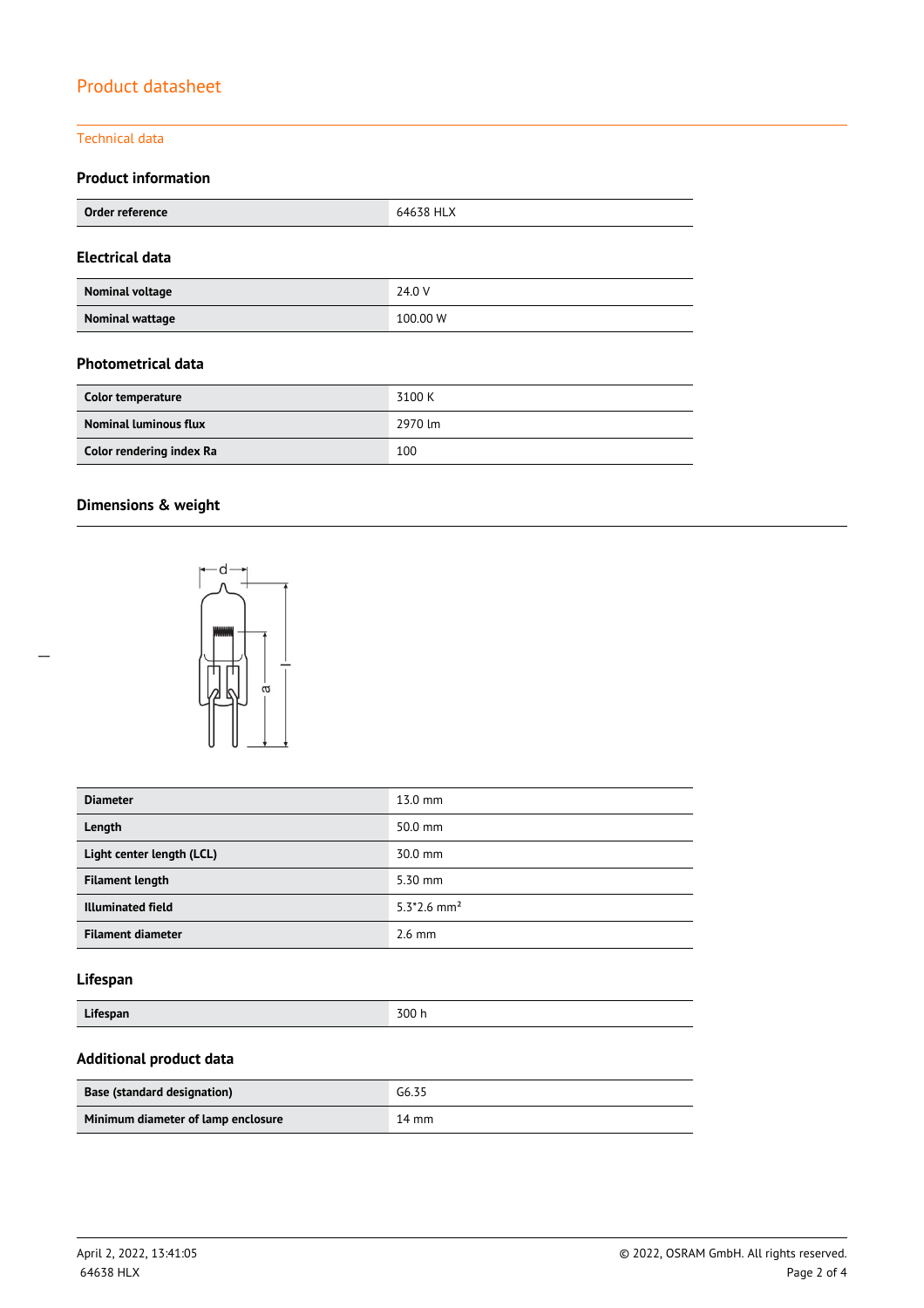### **Capabilities**

| <b>Burning position</b> | Any   |
|-------------------------|-------|
| Application             | Other |

### **Country specific categorizations**

| Order reference | 64638 HLX |
|-----------------|-----------|
|                 |           |

### **Environmental information**

### **Information according Art. 33 of EU Regulation (EC) 1907/2006 (REACh)**

| Date of Declaration               | 19-01-2022                         |  |
|-----------------------------------|------------------------------------|--|
| <b>Primary Article Identifier</b> | 4050300283050                      |  |
| Candidate List Substance 1        | No declarable substances contained |  |
| Declaration No. in SCIP database  | No declarable substances contained |  |

#### Country specific information

| <b>Product code</b> | <b>METEL code</b> | SEG-No. | STK-Number | UK Org |
|---------------------|-------------------|---------|------------|--------|
| 4050300283050       | OSRH64638HLX40    |         |            |        |
| 4050300283050       | OSRH64638HLX40    | -       | -          |        |